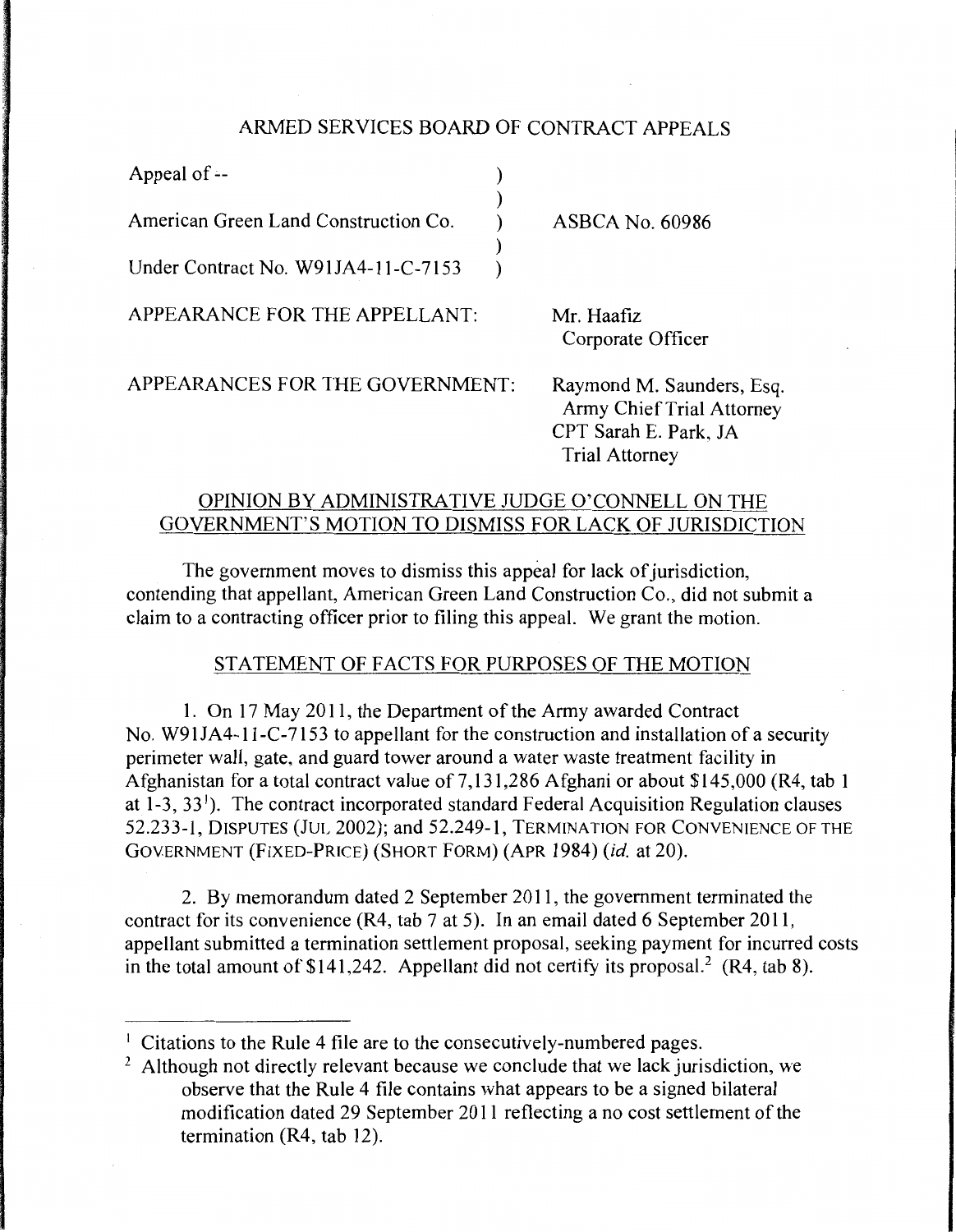3. On 10 January 2017, appellant filed what it referred to as a claim letter with the Board, which the Board docketed as a notice of appeal. It attached a number of documents to the notice, including copies of email correspondence between appellant and the contracting officer and an undated document styled as a claim letter with an apparent defective Contract Disputes Act (CDA) certification.<sup>3</sup> In the claim letter, appellant seeks payment in the amount of \$140,909 and stated that it had received no response from the government to its 6 September 2011 settlement proposal. There is nothing in the record that demonstrates that appellant previously submitted this claim to the contracting officer.

4. The government has filed a declaration from contracting officer Celeste R. Hobert of the Army Contracting Command - Rock Island in which Ms. Hobert testifies she reviewed the contract file but did not find a claim from appellant (R4, tab 15).

#### DECISION

The government contends that we lack jurisdiction because appellant failed to submit a claim to the contracting officer prior to the filing of the appeal. The Board's jurisdiction under the CDA is dependent upon a contractor's prior submission of a proper claim to a contracting officer for a decision. 41 U.S.C. § 7103(a); *Lael Al Sahab & Co.*, ASBCA No. 58346, 13 BCA  $\parallel$  35,394 at 173,662. As the proponent of our jurisdiction, appellant bears the burden of establishing jurisdiction by a preponderance of the evidence. *CCIE* & *Co.,* ASBCA Nos. 58355, 59008, 14-1 BCA <sup>~</sup>35,700 at 174,816. We conclude that appellant has not met this burden. There is no evidence in the record that demonstrates that appellant ever submitted to the contracting officer the undated claim included with its notice of appeal to the Board. Accordingly, we lack jurisdiction to entertain the appeal. 4

<sup>3</sup> The CDA requires a contractor asserting a claim over \$100,000 to certify that: "(A) the claim is made in good faith; (B) the supporting data are accurate and complete to the best of the contractor's knowledge and belief; (C) the amount requested accurately reflects the contract adjustment for which the contractor believes the Federal Government is liable; and (D) the certifier is authorized to certify the claim on behalf of the contractor." 41 U.S.C. § 7103(b)(l).

<sup>4</sup> Although appellant did not make this contention, we have considered whether its termination settlement proposal could be a basis for our jurisdiction. *See James M Ellett Constr. Co. v. United States,* 93 F.3d 1537, 1543-44 (Fed. Cir. 1996). However, because appellant did not certify its proposal we lack jurisdiction. 41 U.S.C. § 7103(b).